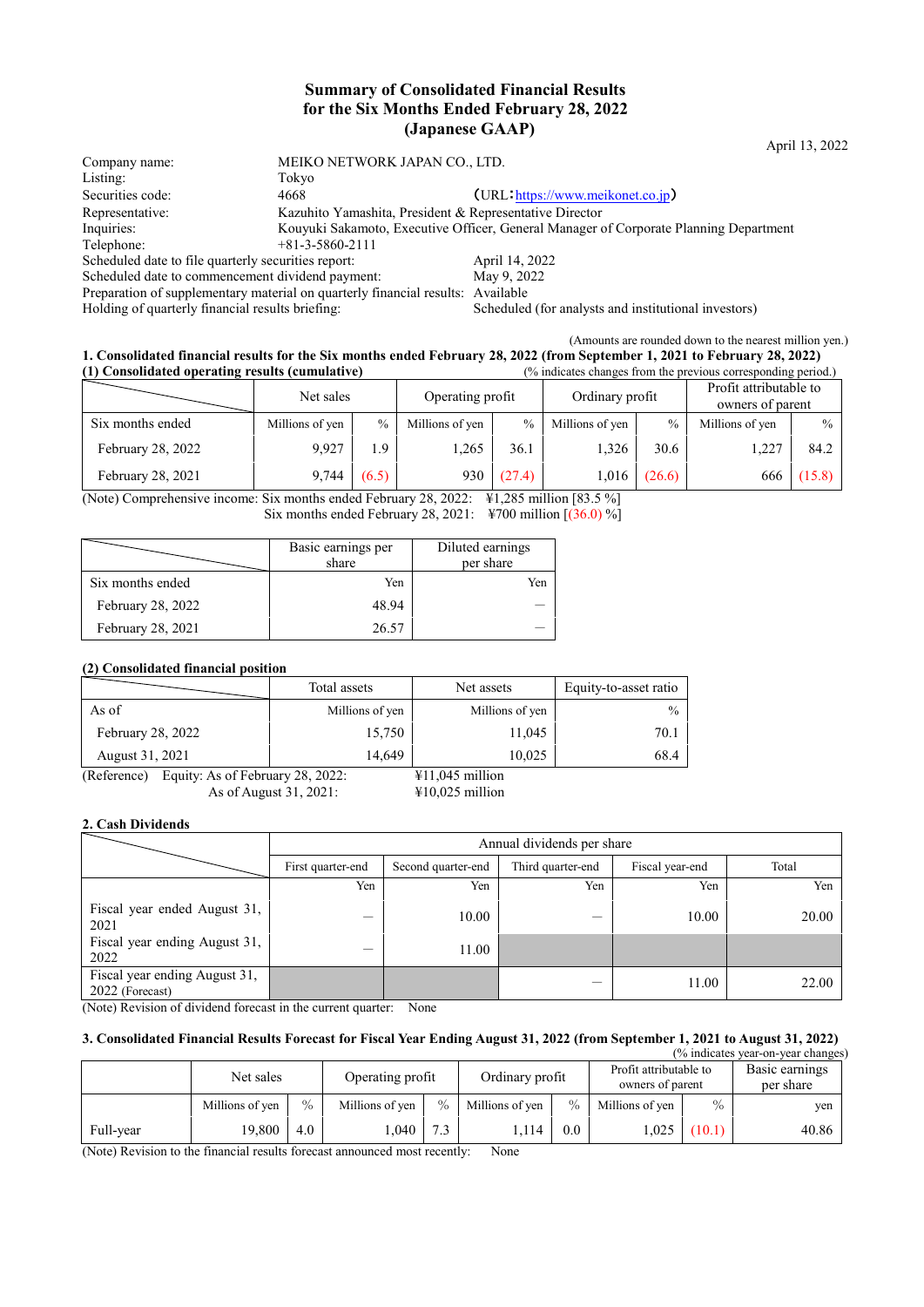### \***Notes:**

- (1) Changes in significant subsidiaries during the period (changes in specified subsidiaries resulting in the change in the scope of consolidation): None
- (2) Adoption of accounting treatment specific to the preparation of quarterly consolidated financial statements: None
- (3) Changes in accounting policies, changes in accounting estimates, and restatement
	- 1) Changes in accounting policies caused by revision of accounting standards: Yes
	- 2) Changes in accounting policies due to other reasons: None
	- 3) Changes in accounting estimates: None
	- 4) Restatement: None

(4) Number of issued shares (common shares)

(i) Total number of issued shares at the end of the period (including treasury shares)

| As of February 28, 2022 | 27,803,600 shares |
|-------------------------|-------------------|
| As of August 31, 2021   | 27,803,600 shares |

| (i) | Number of treasury shares at the end of the period |                  |
|-----|----------------------------------------------------|------------------|
|     | As of February 28, 2022                            | 2,720,058 shares |
|     | As of August 31, 2021                              | 2,720,058 shares |

(iii) Average number of shares outstanding during the period (cumulative from the beginning of the fiscal year)

| Six months ended February 28, 2022 | 25,083,542 shares |
|------------------------------------|-------------------|
| Six months ended February 28, 2021 | 25,083,599 shares |

\* Quarterly financial results reports are exempt from quarterly review conducted by certified public accountants or an audit corporation.

\* Proper use of earnings forecasts, and other special matters

Forward-looking statements in the document, such as earnings forecasts, are based on the information currently available and certain assumptions that the company thinks reasonable. Actual results may differ remarkably from the statements due to variety of different factors.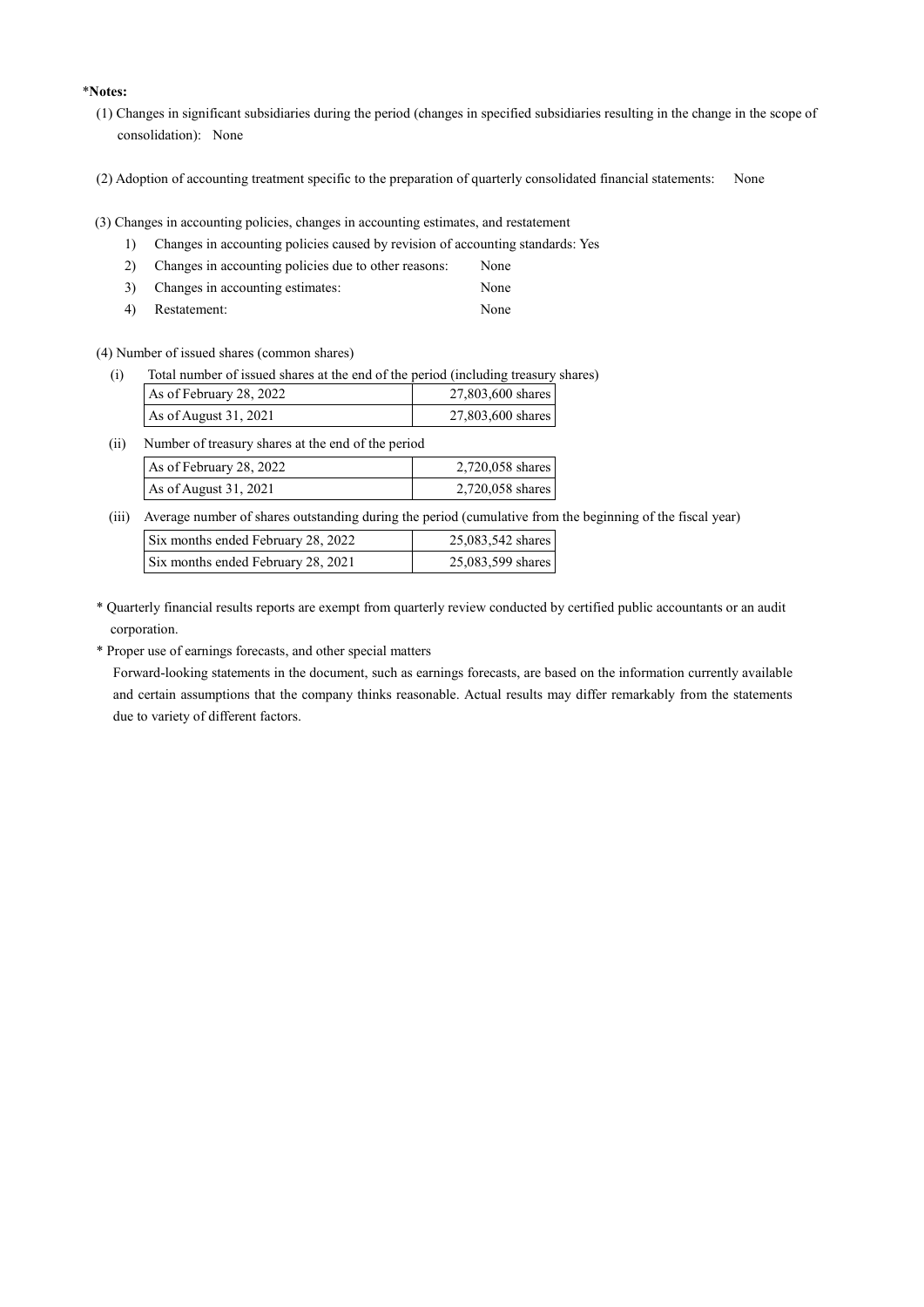| Term                                                                                      |                      | Six months ended<br>Six months ended<br>February 28, 2021<br>February 28, 2022 |                      |                                       |
|-------------------------------------------------------------------------------------------|----------------------|--------------------------------------------------------------------------------|----------------------|---------------------------------------|
|                                                                                           |                      | From Sep. 1, 2020<br>to Feb. 28, 2021                                          |                      | From Sep. 1, 2021<br>to Feb. 28, 2022 |
| <b>Fiscal Period</b>                                                                      | Operating<br>results | YOY<br>comparison                                                              | Operating<br>results | YOY<br>comparison                     |
| Number of Meiko Gijuku directly operated schools                                          | 208                  | (15)                                                                           | 214                  | $+6$                                  |
| Number of Meiko Gijuku directly operated schools (MAXIS)                                  | 93                   | (1)                                                                            | 95                   | $+2$                                  |
| Number of Meiko Gijuku directly operated schools (KLINE)                                  | 41                   | (2)                                                                            | 41                   |                                       |
| Number of Meiko Gijuku directly operated schools (TOMONI)*1                               | 42                   | (1)                                                                            | 42                   |                                       |
| Number of Meiko Gijuku directly operated schools (One link)                               | 21                   | $+21$                                                                          | 21                   |                                       |
| Number of Meiko Gijuku directly operated schools (Cooth) *2                               |                      |                                                                                | 15                   | $+15$                                 |
| Number of Meiko Gijuku directly operated schools                                          | 405                  | $+2$                                                                           | 428                  | $+23$                                 |
| Number of Meiko Gijuku franchised schools                                                 | 1,404                | (125)                                                                          | 1,350                | (54)                                  |
| Total number of Meiko Gijuku schools                                                      | 1,809                | (123)                                                                          | 1,778                | (31)                                  |
| Number of registered students of Meiko Gijuku directly<br>operated schools                | 14,315               | (755)                                                                          | 14,817               | $+502$                                |
| Number of registered students of Meiko Gijuku directly<br>operated schools (MAXIS)        | 6,824                | (254)                                                                          | 6,744                | (80)                                  |
| Number of registered students of Meiko Gijuku directly<br>operated schools (KLINE)        | 2,694                | $+96$                                                                          | 2,736                | $+42$                                 |
| Number of registered students of Meiko Gijuku directly<br>operated schools (TOMONI)*1     | 2,159                | (69)                                                                           | 2,168                | $+9$                                  |
| Number of registered students of Meiko Gijuku directly<br>operated schools (One link)     | 832                  | $+832$                                                                         | 899                  | $+67$                                 |
| umber of registered students of Meiko Gijuku directly<br>operated schools<br>$(Cooth)$ *2 | L,                   |                                                                                | 1,077                | $+1,077$                              |
| Number of registered students of Meiko Gijuku directly<br>operated schools                | 26,824               | (150)                                                                          | 28,441               | $+1,617$                              |
| Number of registered students of Meiko Gijuku franchised<br>Schools                       | 75,935               | (9,155)                                                                        | 71,241               | (4,694)                               |
| Total number of registered students of Meiko Gijuku schools                               | 102,759              | (9,305)                                                                        | 99,682               | (3,077)                               |
| Sales from Meiko Gijuku directly operated schools<br>(Millions of yen)                    | 5,877                | $+198$                                                                         | 6,134                | $+257$                                |
| Sales from Meiko Gijuku franchised schools *3<br>(Millions of yen)                        | 2,159                | (233)                                                                          | 2,281                | $+121$                                |
| Sales from Japanese language schools<br>(Millions of yen)                                 | 475                  | (264)                                                                          | 330                  | (144)                                 |
| Sales from others<br>(Millions of yen)                                                    | 1,231                | (378)                                                                          | 1,180                | (51)                                  |
| <b>Total Sales</b><br>(Millions of yen)                                                   | 9,744                | (677)                                                                          | 9,927                | $+182$                                |
| Sales from Meiko Gijuku directly operated schools<br>(Millions of yen)                    | 5,877                | $+198$                                                                         | 6,134                | $+257$                                |
| System-wide sales from Meiko Gijuku franchised schools<br>(Millions of yen)               | 13,424               | (1,525)                                                                        | 12,793               | (630)                                 |
| Total system-wide sales from Meiko Gijuku schools *4<br>(Millions of yen)                 | 19,302               | (1,326)                                                                        | 18,928               | (373)                                 |

## (**Reference**)**Trend of numbers of Meiko Gijuku schools and registered students and system-wide sales**

1 K.M.G Corporation Co., Ltd has changed its name to TOMONI Co., Ltd. as of September 1, 2021.

2 Cooth CO., LTD. was included in the scope of consolidation on December 1, 2021 due to the acquisition of shares.

3 Sales from Meiko Gijuku franchised schools represent royalty revenues and sales of products.

4 Total system-wide sales from Meiko Gijuku schools represent the sum of total sales of Meiko Gijuku directly operated schools, including tuition, materials fees, and examination fees, and the total sales of Meiko Gijuku franchised schools, including tuition. Materials fees and examination fees of franchised schools are excluded.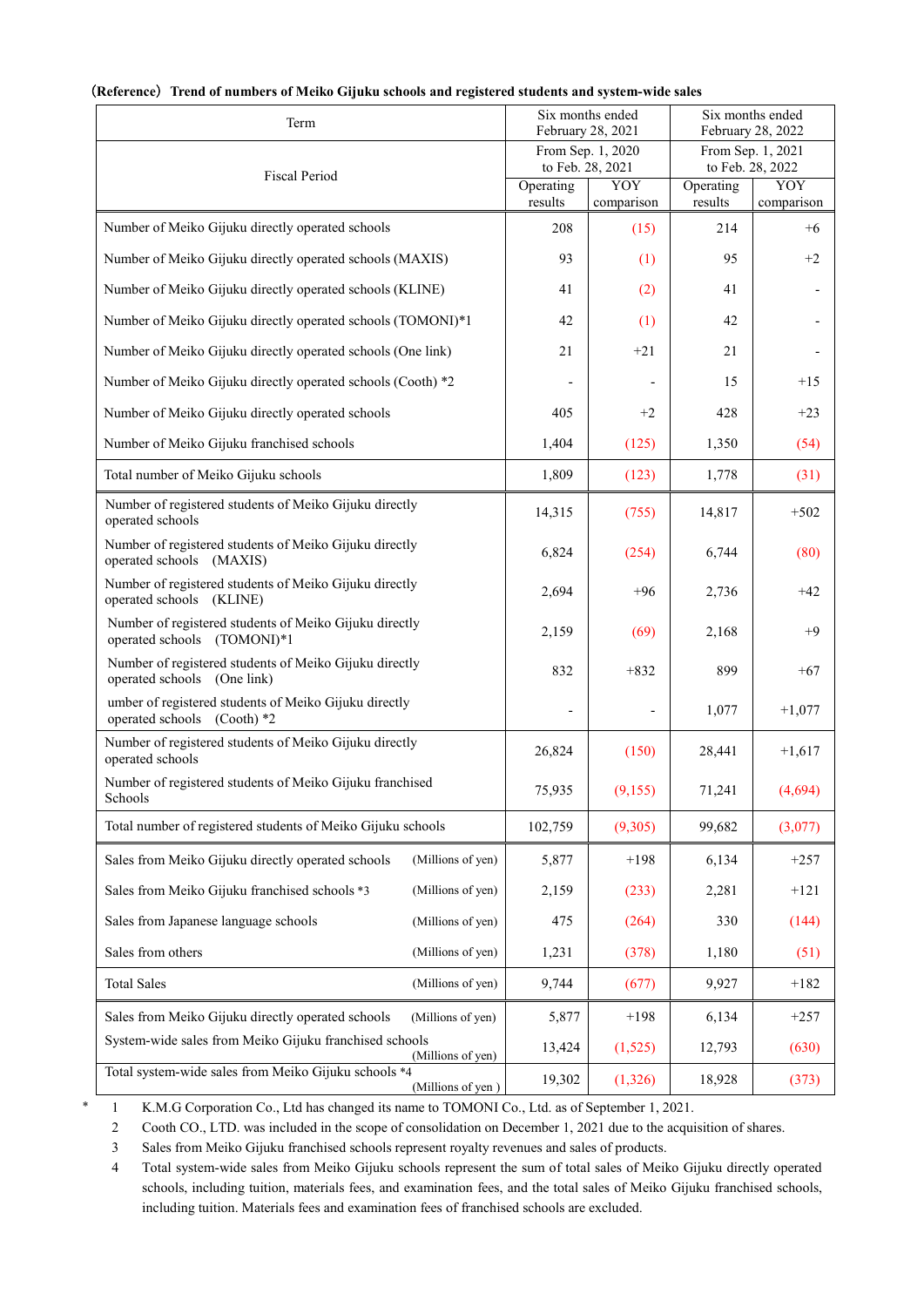# **Quarterly Consolidated Financial Statements and Major Notes**

**(1) Quarterly consolidated statement of Balance Sheets**

| Vaarterry consonaated statement of Banance She |                       | (Millions of yen)       |
|------------------------------------------------|-----------------------|-------------------------|
|                                                | As of August 31, 2021 | As of February 28, 2022 |
|                                                |                       |                         |
| Assets                                         |                       |                         |
| Current assets                                 |                       |                         |
| Cash and deposits                              | 8,727                 | 9,660                   |
| Accounts receivable - trade                    | 767                   |                         |
| Accounts receivable and contract assets        |                       | 728                     |
| Securities                                     | 200                   |                         |
| Merchandise                                    | 114                   | 106                     |
| Work in process                                | 13                    | 7                       |
| Supplies                                       | 7                     | 13                      |
| Advance payments to suppliers                  | 19                    | 5                       |
| Prepaid expenses                               | 303                   | 280                     |
| Other                                          | 322                   | 387                     |
| Allowance for doubtful accounts                | (33)                  | (31)                    |
| Total current assets                           | 10,441                | 11,158                  |
| Non-current assets                             |                       |                         |
| Property, plant and equipment                  |                       |                         |
| Buildings and structures                       | 1,145                 | 1,308                   |
| Accumulated depreciation                       | (676)                 | (755)                   |
| Buildings and structures, net                  | 469                   | 552                     |
| Tools, furniture and fixtures                  | 375                   | 390                     |
| Accumulated depreciation                       | (322)                 | (332)                   |
| Tools, furniture and fixtures, net             | 52                    | 57                      |
| Land                                           | $\boldsymbol{0}$      | 49                      |
| Leased assets                                  | 10                    | 35                      |
| Accumulated depreciation                       | (1)                   | (21)                    |
| Leased assets, net                             | 8                     | 14                      |
| Total property, plant and equipment            | 531                   | 674                     |
| Intangible assets                              |                       |                         |
| Goodwill                                       | 203                   | 188                     |
| Software                                       | 190                   | 140                     |
| Software in progress                           | $\overline{4}$        | 31                      |
| Telephone subscription right                   | 4                     | 4                       |
| Total intangible assets                        | 402                   | 364                     |
| Investments and other assets                   |                       |                         |
| Investment securities                          |                       |                         |
|                                                | 2,022                 | 2,249                   |
| Long-term prepaid expenses                     | 42                    | 38                      |
| Deferred tax assets                            | 226                   | 190                     |
| Leasehold and guarantee deposits               | 942                   | 934                     |
| Long-term time deposits                        |                       | 100                     |
| Other                                          | 40                    | 40                      |
| Total investments and other assets             | 3,274                 | 3,553                   |
| Total non-current assets                       | 4,207                 | 4,591                   |
| Total assets                                   | 14,649                | 15,750                  |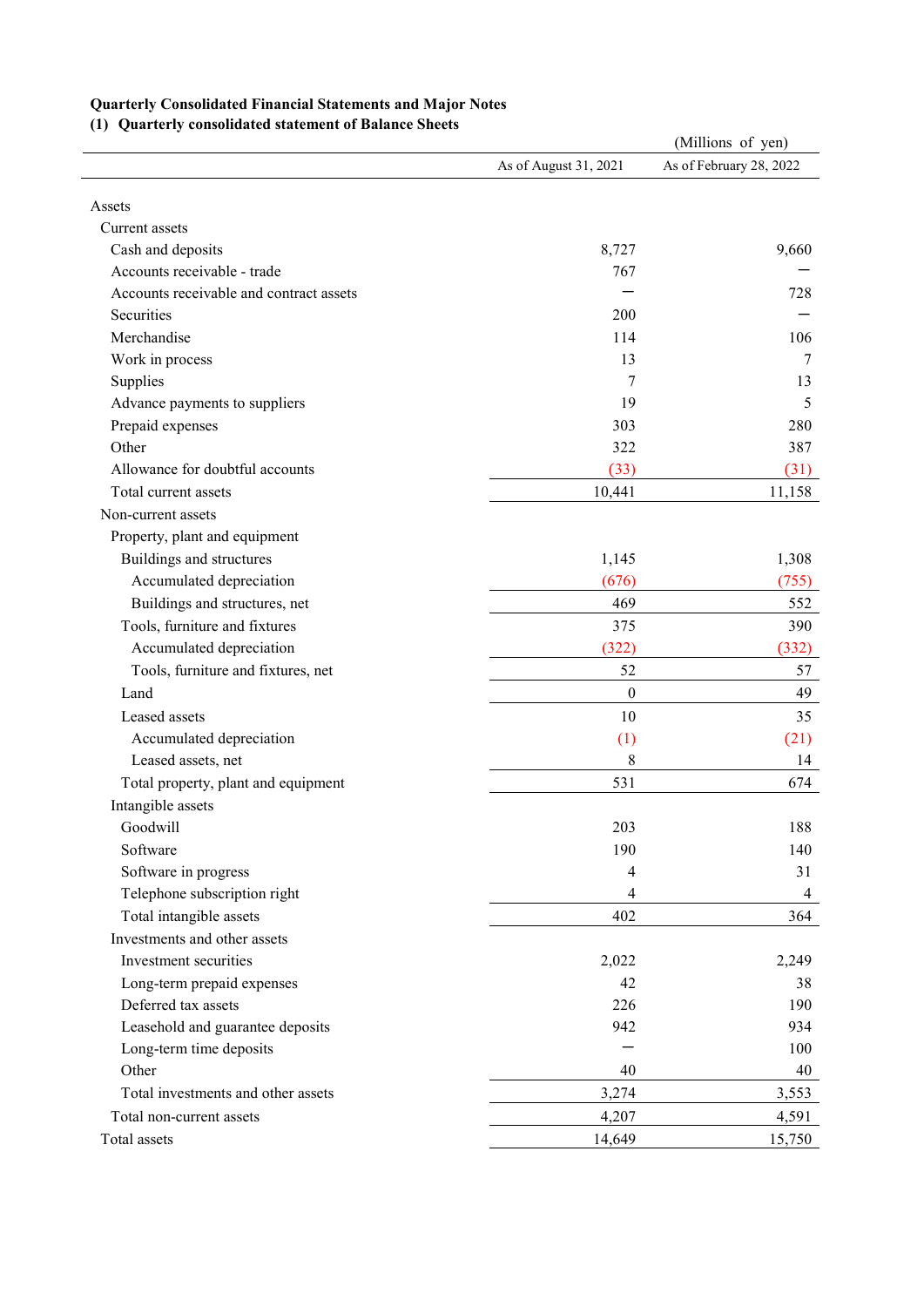|                                                               |                       | (Millions of yen)       |
|---------------------------------------------------------------|-----------------------|-------------------------|
|                                                               | As of August 31, 2021 | As of February 28, 2022 |
| Liabilities                                                   |                       |                         |
| Current liabilities                                           |                       |                         |
| Accounts payable - trade                                      | 119                   | 214                     |
| Accounts payable - other                                      | 102                   | 184                     |
| Accrued expenses                                              | 1,139                 | 924                     |
| Income taxes payable                                          | 427                   | 717                     |
| Accrued consumption taxes                                     | 331                   | 457                     |
| Advances received                                             | 1,242                 |                         |
| Contract liabilities                                          |                       | 852                     |
| Lease obligations                                             | 1                     | $\mathbf{1}$            |
| Deposits received                                             | 54                    | 152                     |
| Provision for bonuses                                         | 404                   | 367                     |
| Other                                                         | 51                    | 19                      |
| Total current liabilities                                     | 3,876                 | 3,891                   |
| Non-current liabilities                                       |                       |                         |
| Long-term borrowings                                          |                       | 56                      |
| Retirement benefit liability                                  | 111                   | 116                     |
| Provision for share awards for directors (and other officers) | 11                    | 19                      |
| Provision for share awards                                    | 34                    | 34                      |
| Long-term accounts payable-other to employees                 | 104                   | 90                      |
| Long-term accounts payable-other to officers                  | 117                   | 117                     |
| Deferred tax liabilities                                      | 18                    | 10                      |
| Lease obligations                                             | 7                     | 13                      |
| Asset retirement obligations                                  | 339                   | 351                     |
| Long-term guarantee deposits                                  | 1                     | 1                       |
| Total non-current liabilities                                 | 747                   | 812                     |
| <b>Total liabilities</b>                                      | 4,624                 | 4,704                   |
| Net assets                                                    |                       |                         |
| Shareholders' equity                                          |                       |                         |
| Share capital                                                 | 972                   | 972                     |
| Capital surplus                                               | 909                   | 909                     |
| Retained earnings                                             | 10,529                | 11,491                  |
| Treasury shares                                               | (2,779)               | (2,779)                 |
| Total shareholders' equity                                    | 9,632                 | 10,594                  |
| Accumulated other comprehensive income                        |                       |                         |
| Valuation difference on available-for-sale securities         | 377                   | 436                     |
| Foreign currency translation adjustment                       | 15                    | 14                      |
| Total accumulated other comprehensive income                  | 392                   | 450                     |
| Total net assets                                              | 10,025                | 11,045                  |
| Total liabilities and net assets                              | 14,649                | 15,750                  |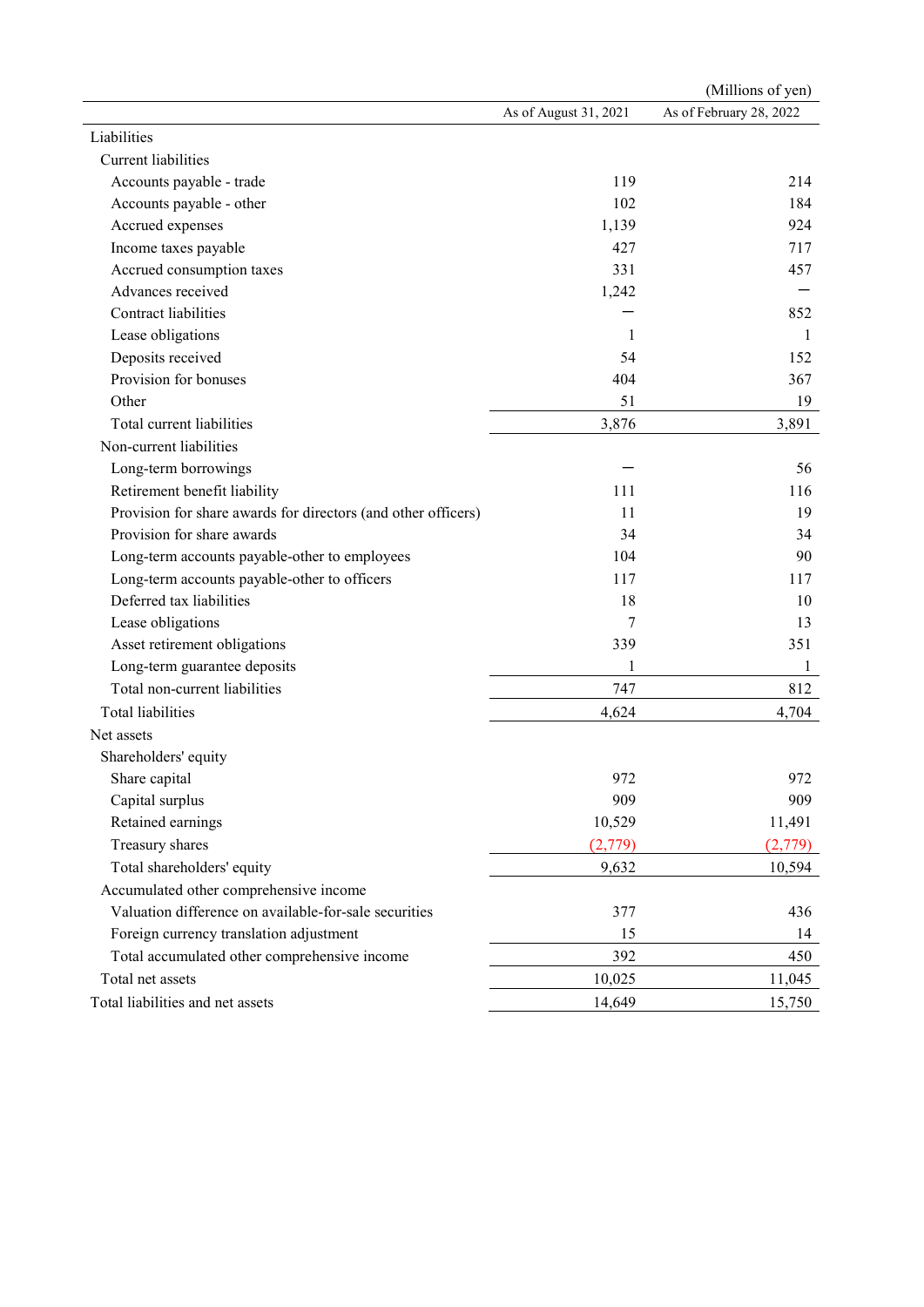|                                                               |                                          | (Millions of yen)                       |
|---------------------------------------------------------------|------------------------------------------|-----------------------------------------|
|                                                               | For the six months ended                 | For the six months ended                |
|                                                               | February 28, 2021                        | February 28, 2022                       |
|                                                               | (from Sep. 1, 2020)<br>to Feb. 28, 2021) | (from Sep. 1, 2021<br>to Feb. 28, 2022) |
|                                                               |                                          |                                         |
| Net sales                                                     | 9,744                                    | 9,927                                   |
| Cost of sales                                                 | 6,897                                    | 7,033                                   |
| Gross profit                                                  | 2,846                                    | 2,894                                   |
| Selling, general and administrative expenses                  | 1,916                                    | 1,628                                   |
| Operating profit                                              | 930                                      | 1,265                                   |
| Non-operating income                                          |                                          |                                         |
| Interest income                                               | 6                                        | 5                                       |
| Dividend income                                               | 7                                        | 10                                      |
| Share of profit of entities accounted for using equity method |                                          | 18                                      |
| Rental income                                                 | 10                                       | 7                                       |
| Reversal of allowance for doubtful accounts                   | 13                                       | $\overline{c}$                          |
| Subsidy income                                                | 47                                       | 5                                       |
| Other                                                         |                                          | 12                                      |
| Total non-operating income                                    | 93                                       | 62                                      |
| Non-operating expenses                                        |                                          |                                         |
| Interest expenses                                             | $\theta$                                 | $\bf{0}$                                |
| Share of loss of entities accounted for using equity method   | 4                                        |                                         |
| Rental expenses                                               | 3                                        | $\mathbf{0}$                            |
| Other                                                         | $\overline{0}$                           | $\boldsymbol{0}$                        |
| Total non-operating expenses                                  | $\overline{7}$                           | $\mathbf{1}$                            |
| Ordinary profit                                               | 1,016                                    | 1,326                                   |
| Extraordinary income                                          |                                          |                                         |
| Gain on sale of investment securities                         | 53                                       |                                         |
| Gain on sale of shares of subsidiaries and associates         |                                          | 623                                     |
| Total extraordinary income                                    | 53                                       | 623                                     |
| <b>Extraordinary</b> losses                                   |                                          |                                         |
| Loss on retirement of property, plant and equipment           | $\boldsymbol{0}$                         | $\boldsymbol{0}$                        |
| Extra retirement payments                                     |                                          | 24                                      |
| Other                                                         |                                          | 3                                       |
| Total extraordinary losses                                    | $\boldsymbol{0}$                         | $28\,$                                  |
| Profit before income taxes                                    | 1,069                                    | 1,921                                   |
| Income taxes - current                                        | 388                                      | 675                                     |
| Income taxes - deferred                                       | 14                                       | 18                                      |
| Total income taxes                                            | 402                                      | 694                                     |
| Profit                                                        | 666                                      | 1,227                                   |
| Profit attributable to owners of parent                       | 666                                      | 1,227                                   |

# **(2) Quarterly Consolidated statements of profit or loss and comprehensive income Quarterly Consolidated statements of profit or loss**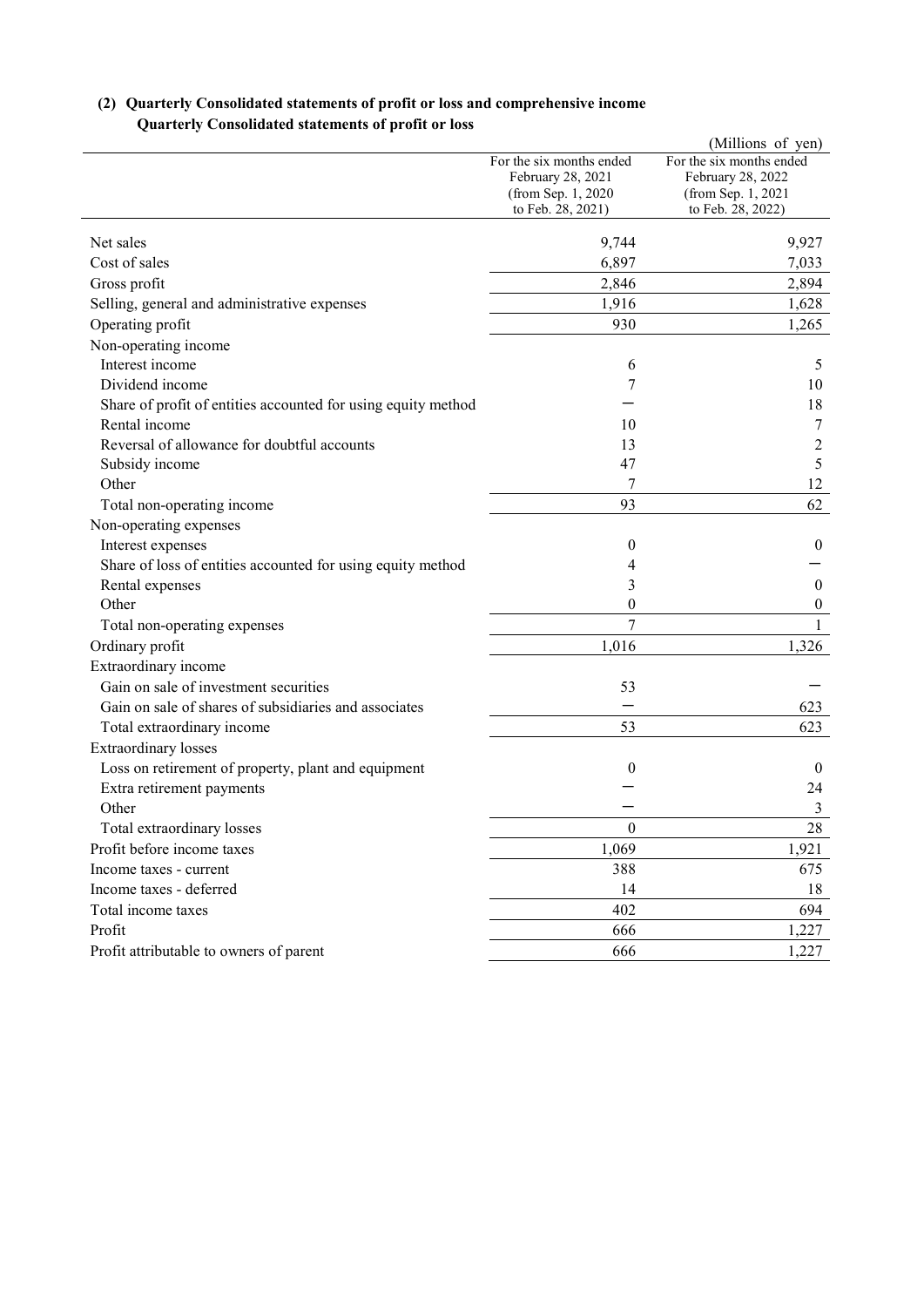# **Quarterly consolidated statements of comprehensive income**

|                                                               |                              | (Millions of yen)            |
|---------------------------------------------------------------|------------------------------|------------------------------|
|                                                               | For the six months ended     | For the six months ended     |
|                                                               | February 28, 2021            | February 28, 2022            |
|                                                               | (from Sep. $1, 2020$ to Feb. | (from Sep. $1, 2021$ to Feb. |
|                                                               | 28, 2021)                    | 28, 2022)                    |
|                                                               |                              |                              |
| Profit                                                        | 666                          | 1,227                        |
| Other comprehensive income                                    |                              |                              |
| Valuation difference on available-for-sale securities         | 32                           | 58                           |
| Share of other comprehensive income of entities accounted for |                              |                              |
| using equity method                                           | 2                            | (0)                          |
| Total other comprehensive income                              | 34                           | 58                           |
| Comprehensive income                                          | 700                          | 1,285                        |
| Comprehensive income attributable to                          |                              |                              |
| Comprehensive income attributable to owners of parent         | 700                          | 1,285                        |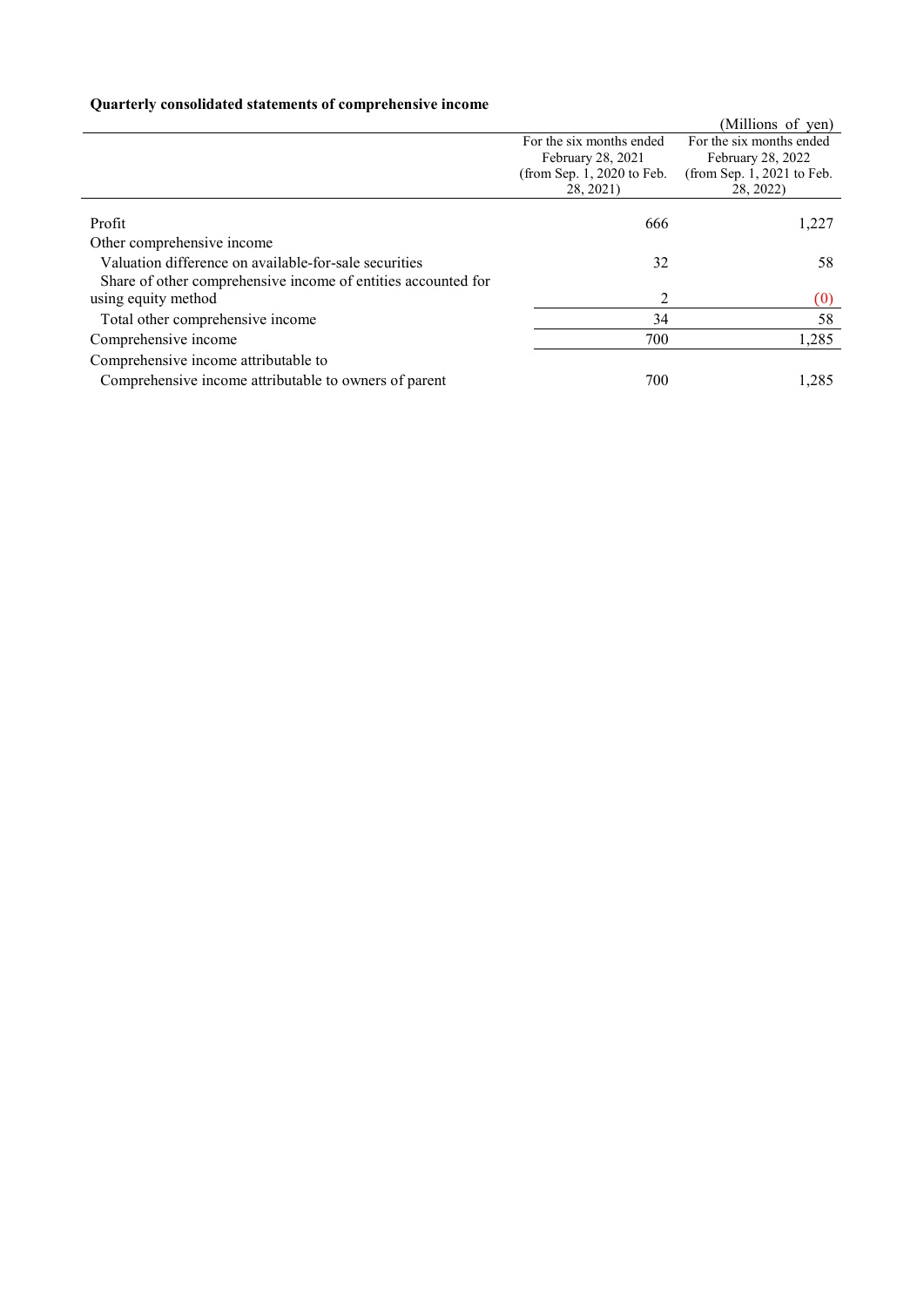# **Segment Information**

### **Ⅰ Six months ended February 28, 2021 (September 1, 2020 to February 28, 2021)**

1. Information related to net sales, profit or loss for each reportable segment.

|                                         |                                              |                                       |                                 |       |               | (Millions of yen) |
|-----------------------------------------|----------------------------------------------|---------------------------------------|---------------------------------|-------|---------------|-------------------|
|                                         | Reportable segment                           |                                       |                                 |       |               |                   |
|                                         | Meiko Gijuku<br>directly operated<br>schools | Meiko Gijuku<br>franchised<br>schools | Japanese<br>language<br>schools | Total | Others*       | Total             |
| Net sales                               |                                              |                                       |                                 | X     |               |                   |
| external sales                          | 5,877                                        | 2,159                                 | 475                             | 8,512 | 1,231         | 9,744             |
| Inter-segment sales<br>and<br>transfers |                                              | 405                                   | —                               | 405   | 14            | 420               |
| Total                                   | 5,877                                        | 2,565                                 | 475                             | 8,918 | 1,245         | 10,164            |
| Segment profit (loss)                   | 878                                          | 671                                   | (71)                            | 1,479 | $\mathcal{I}$ | 1,486             |

(Note)\* "Others" consists of the operating segments not included in reportable segments. It includes Kids Business (Afterschool), Waseda Academy Kobetsu Schools, MEIKO Kids e business, Jiritsugausyu RED and other businesses of consolidated subsidiaries Koto & Company and Tokyo Ishin Gakuin.

2.Difference between the Total of the Reportable Segments' Measures of Profit or Loss and Income according to Consolidated Quarterly Statements of Income, and the Main Components of the Difference (Matters related to Adjustment of Difference)

|                                                             | (Millions of yen) |
|-------------------------------------------------------------|-------------------|
| Profit (Loss)                                               | Amount            |
| Reportable segment total                                    | 1,479             |
| Profit (Loss) for "Others" category                         |                   |
| Corporate expenses*                                         | (556)             |
| Operating profit reported on quarterly statements of income | 930               |

(Note)\* Corporate expenses are mainly expenses that relate to the General Affairs section of the parent company that are not attributable to the reportable segment.

3. Information related to impairment losses on non-current assets, goodwill, etc. for each reportable segment No applicable items.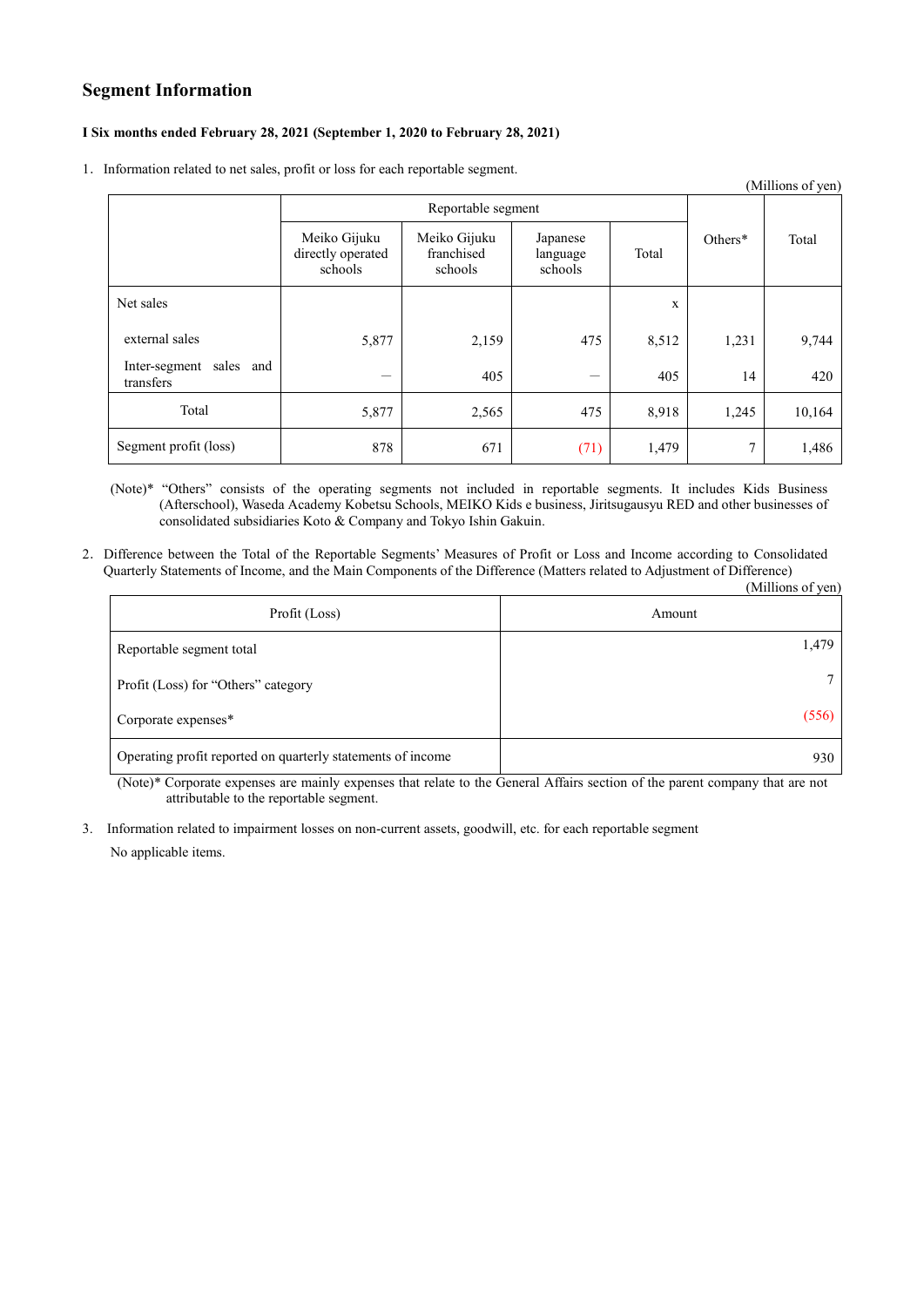### **Ⅱ Six months ended February 28, 2022 (September 1, 2021 to February 28, 2022)**

1. Information about Segment Sales and Income (Loss)

| (Millions of yen)                                                           |                                              |                                       |                                 |       |         |        |
|-----------------------------------------------------------------------------|----------------------------------------------|---------------------------------------|---------------------------------|-------|---------|--------|
|                                                                             | Reportable segment                           |                                       |                                 |       |         |        |
|                                                                             | Meiko Gijuku<br>directly operated<br>schools | Meiko Gijuku<br>franchised<br>schools | Japanese<br>language<br>schools | Total | Others* | Total  |
| Net sales                                                                   |                                              |                                       |                                 |       |         |        |
| Goods or services that are<br>transferred at a point in time                | 364                                          | 812                                   |                                 | 1,177 | 707     | 1,884  |
| Goods or services that are<br>transferred over<br>a fixed<br>period of time | 5,770                                        | 1,468                                 | 330                             | 7,569 | 473     | 8,042  |
| Revenue from a contract<br>with a customer                                  | 6,134                                        | 2,281                                 | 330                             | 8,746 | 1,180   | 9,927  |
| Other income                                                                |                                              |                                       |                                 |       |         |        |
| Sales to external customers                                                 | 6,134                                        | 2,281                                 | 330                             | 8,746 | 1,180   | 9,927  |
| Intersegment<br>sales<br>and<br>transfers                                   |                                              | 454                                   |                                 | 454   | 4       | 459    |
| Total                                                                       | 6,134                                        | 2,736                                 | 330                             | 9,201 | 1,184   | 10,386 |
| Segment profit (loss)                                                       | 861                                          | 1,042                                 | (105)                           | 1,798 | 61      | 1,859  |

(Note)\* "Others" consists of the operating segments not included in reportable segments. It includes Kids Business (Afterschool), Waseda Academy Kobetsu Schools, Meiko Kids e Business, Jiritsugakusyu RED, HR solution Business and other businesses of consolidated subsidiaries Koto & Company.

2.Difference between the Total of the Reportable Segments' Measures of Profit or Loss and Income according to Consolidated Quarterly Statements of Income, and the Main Components of the Difference (Matters related to Adjustment of Difference) (Millions of Yen)

|                                                             | , IVIIIIIUIII UI TUII |
|-------------------------------------------------------------|-----------------------|
| Profit (Loss)                                               | Amount                |
| Reportable segment total                                    | 1,798                 |
| Profit (loss) for "Others" category                         | 61                    |
| Corporate expenses*                                         | (593)                 |
| Operating profit reported on quarterly statements of income | 1,265                 |

(Note)\* Corporate expenses are mainly expenses that relate to the General Affairs section of the parent company that are not attributable to the reportable segment.

3. Information related to impairment losses on non-current assets, goodwill, etc. for each reportable segment

Effective from the second quarter of the current consolidated fiscal year, the Company acquired all outstanding shares of Cooth Co., LTD., and Cooth Co., LTD. has been included from the scope of consolidation.

As a result, goodwill increased by 23 million yen in the "Meiko Gijuku directly operated schools" segment.

4. Matters related to changes in reportable segments

As described in "Changes in accounting policies," the Company has applied the Accounting Standard for Revenue Recognition from the beginning of the first quarter of the current fiscal year. The method of calculating profit or loss for business segments has been changed as well.

As a result of this change, net sales and segment income of the Meiko Gijuku franchised school business for the second quarter of the fiscal year under review were  $\frac{2}{5}$  million yen higher than they would have been under the previous method. Net sales and segment income of "Other" increased by 12 million yen each.